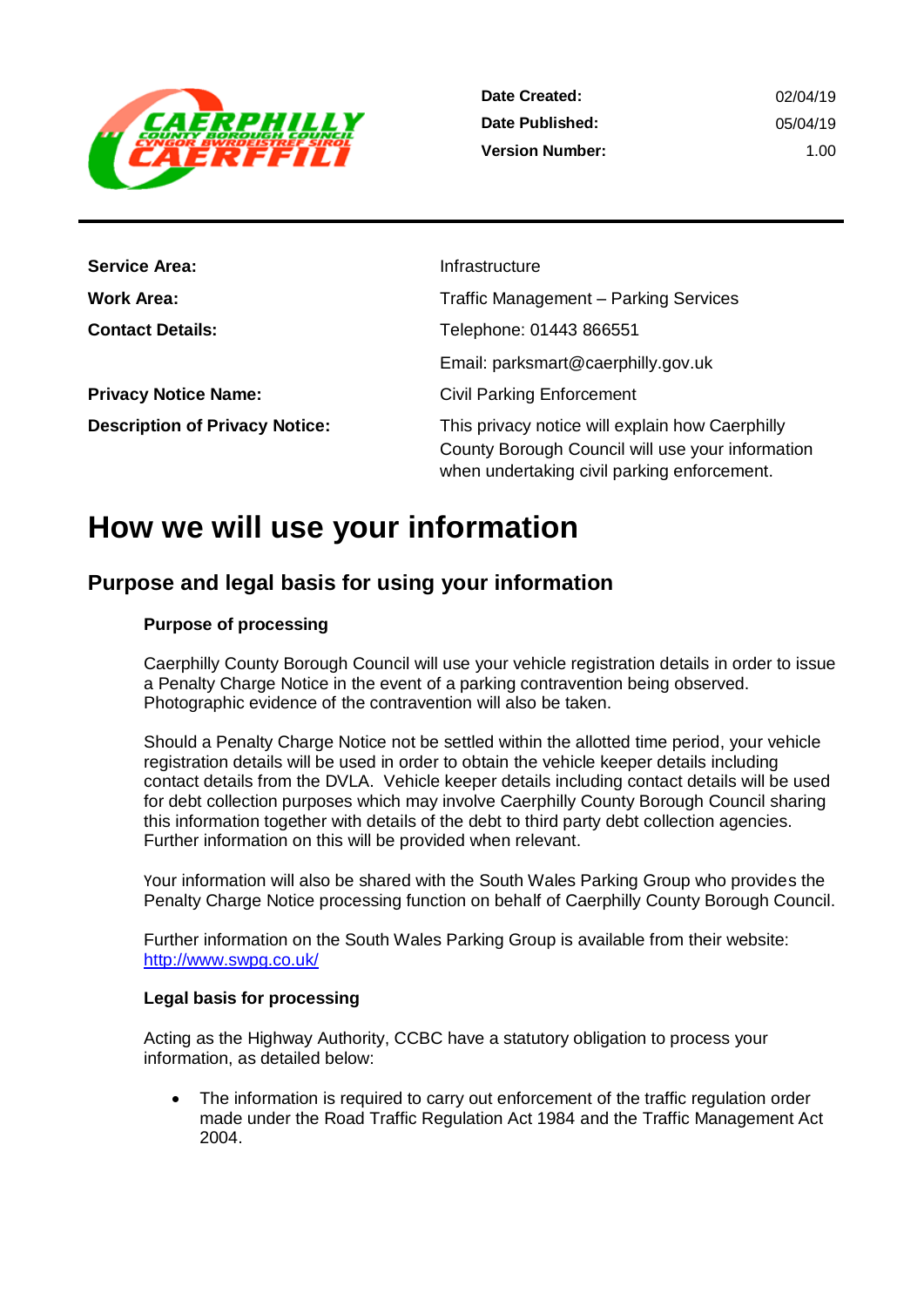In order for the processing of personal data to be lawful under the General Data Protection Regulations 2016, a valid condition from Article 6 of the Regulations must be identified, which is outlined below:

1(e) processing is necessary for the performance of a task carried out in the public interest or in the exercise of official authority vested in the controller.

## **Who will have access to your information**

#### **Identity of Data Controller and Data Protection Officer**

The Data Controller for your information is Caerphilly County Borough Council. The Data Protection Officer is:

Ms Joanne Jones Corporate Information Governance Manager / Data Protection Officer Email: dataprotection@caerphilly.gov.uk Tel: 01443 864322

Other Data Controllers may also be responsible for your information, depending on the specific circumstances. Please contact the Service Area for further information.

#### **Details of main users of your information**

The main user of your information will be Caerphilly County Borough Council's Traffic Management Section and the South Wales Parking Group.

Other sections within Caerphilly County Borough Council may carry out tasks on behalf of the Traffic Management Section. This may include:

- $\bullet$  Income Section Who may process payments received and deal with debt recovery.
- Customer Services Who may process payments received if made at one of our cash desks.

All records may be subject to review by Caerphilly County Borough Council's Internal Audit.

#### **Details of any sharing of your information with other organisations**

Should a Penalty Charge Notice not be settled within the allotted time period, your vehicle registration details will be used in order to obtain the vehicle keeper details including contact details from the DVLA. Vehicle keeper details including contact details will be used for debt collection purposes which may involve Caerphilly County Borough Council sharing this information together with details of the debt to third party debt collection agencies. Further information on this will be provided when relevant.

#### **Details of any external data processors**

Your details will be shared with the South Wales Parking Group who provides the Penalty Charge Notice processing function on behalf of Caerphilly County Borough Council. Any processing of data will be in accordance with the relevant data processor agreement.

Further information on the South Wales Parking Group is available from their website: <http://www.swpg.co.uk/>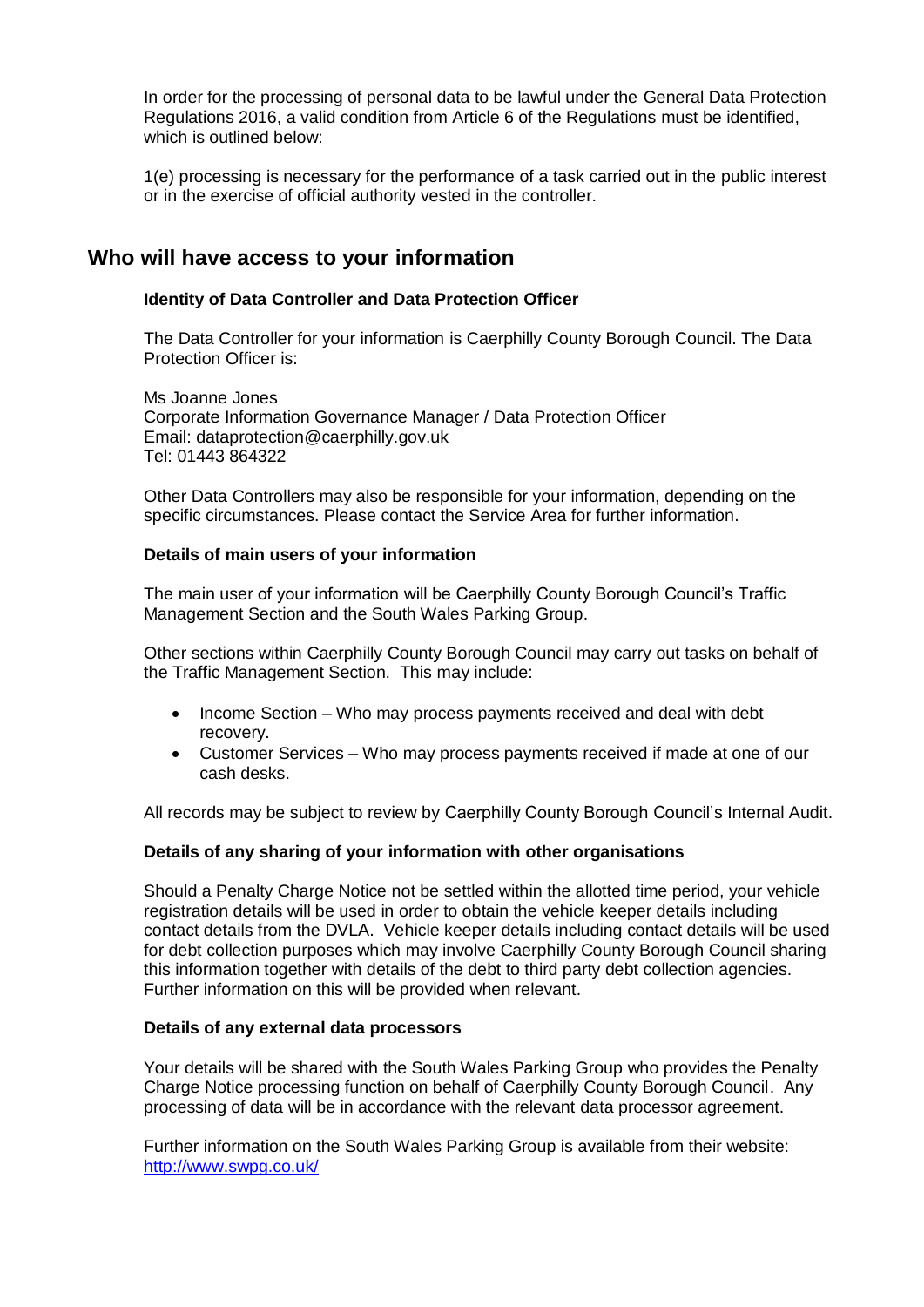#### **Requests for information**

All recorded information held by Caerphilly County Borough Council may be subject to requests under the Freedom of Information Act 2000, Environmental Information Regulations 2004 and the Data Protection Act 1998.

If the information you provide is subject to such a request, where possible Caerphilly County Borough Council will consult with you on its release. If you object to the release of your information we will withhold your information if the relevant legislation allows.

### **How long will we retain your information**

#### **Details of retention period**

How long Caerphilly County Borough Council retains information is determined through statutory requirements or best practice.

Your personal information which may include where relevant; your vehicle registration details, vehicle keeper details including contact details, photographic evidence and appeals/representations information will be kept for 3 years.

## **Your Rights (Inc Complaints Procedure)**

#### **Your rights under the Data Protection**

Data Protection gives data subjects (those who the information is about) a number of rights:

- The right of subject access Application forms for this process are available on our website: **SAR Form**
- The right to be informed
- The right of rectification
- The right to erasure
- The right to restrict processing
- The right to object
- The right to data portability
- Rights in relation to automated decision making and profiling.

Further information on your rights is available from: [www.ico.org.uk.](http://www.ico.org.uk/)

To enact your rights please contact the service area detailed on the top of this form.

#### **Complaints Procedure**

If you are unhappy with the way that Caerphilly County Borough Council has handled your request / information, you have the right of complaint. Please contact the Service Area detailed at the top of this document outlining your issues.

If you remain unhappy you also have a right of complaint to the Information Commissioner's Office. Please follow this link for further information on the complaints process.

[www.caerphilly.gov.uk/My-Council/Data-protection-and-freedom-of-information/Questions](http://www.caerphilly.gov.uk/My-Council/Data-protection-and-freedom-of-information/Questions-and-complaints)[and-complaints](http://www.caerphilly.gov.uk/My-Council/Data-protection-and-freedom-of-information/Questions-and-complaints)